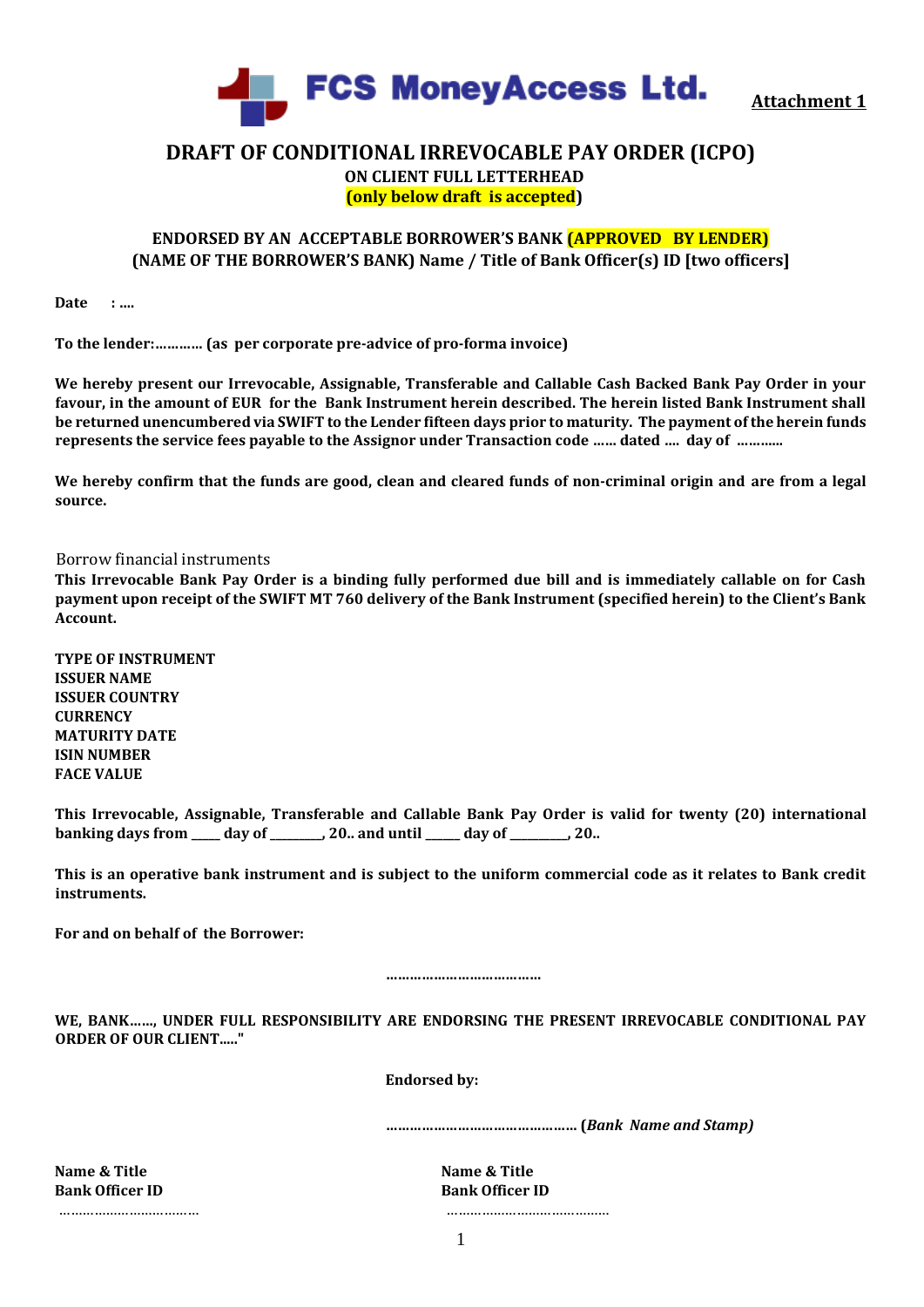**Attachment** 

**2** 

### **DRAFT OF UNCONDITIONAL PROMISSORY NOTE (only below draft is accepted)**

#### **ENDORSED BY AN ACCEPTABLE BANK (APPROVED BY LENDER) Name / Title of Bank Off cer(s)i ID [two officers]**

#### **TOTAL SERVICE FEES AMOUNT EUR/USD………… PAYABLE BY PROMISSORY NOTE WITH MATURITY DATE AT …… DAYS**

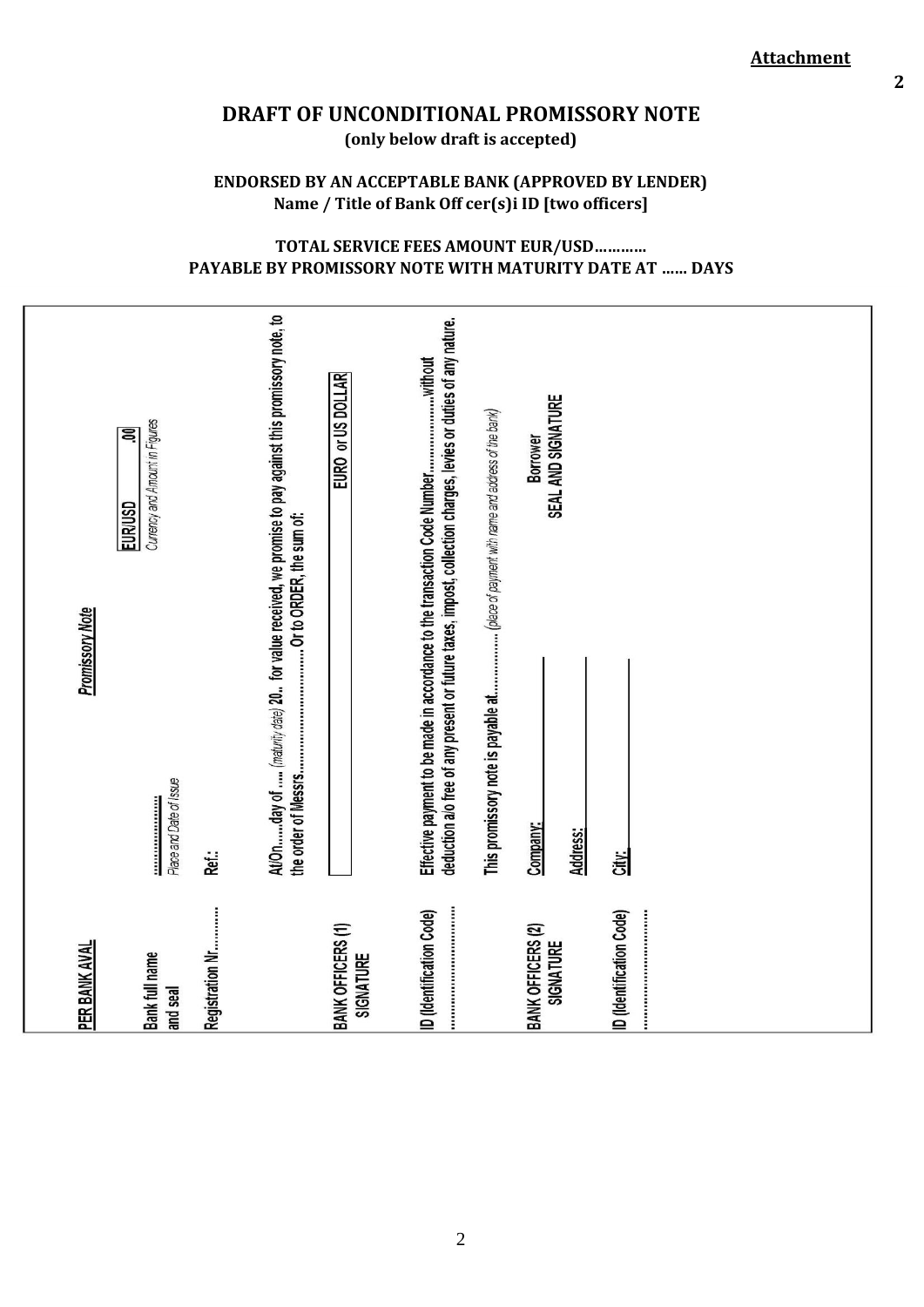**3** 



### **DRAFT OF CONDITIONAL PAYMENT**

### **TO BE SENT BY SWIFT MT 103**  (missing details as per corporate pre-advice of pro-forma invoice)

| <b>ORIGINAL RECEIVED FROM SWIFT:</b><br>PRIORITY:<br><b>MESSAGE OUTPUT REFERENCE:</b><br><b>CORRESPONDENT INPUT REFERENCE:</b>                                                                                                                        |  |  |
|-------------------------------------------------------------------------------------------------------------------------------------------------------------------------------------------------------------------------------------------------------|--|--|
|                                                                                                                                                                                                                                                       |  |  |
| SWIFT OUTPUT: FIN 103 SINGLE CUSTOMER CREDIT TRANSFER<br>SENDER : (BORROWER'S BANK DETAILS)<br><b>RECEIVER: (LENDER'S BANK DETAILS)</b><br>ACCOUNT NUMBER : (LENDER'S BANKING ACCOUNT NUMBER)                                                         |  |  |
|                                                                                                                                                                                                                                                       |  |  |
| 20: SENDER                                                                                                                                                                                                                                            |  |  |
| 23B: BANK OPERATION CODE                                                                                                                                                                                                                              |  |  |
| 32A: VALUE DATE/ CURRENCY / INTERBANK SETTLED AMOUNT                                                                                                                                                                                                  |  |  |
| <b>50A: ORDERING CUSTOMER</b>                                                                                                                                                                                                                         |  |  |
| 59A: BENEFICIARY CUSTOMER                                                                                                                                                                                                                             |  |  |
| 71A: DETAILS OF CHARGES                                                                                                                                                                                                                               |  |  |
| 72: WE (BORROWER'S BANK) HEREBY PRESENT OUR IRREVOCABLE, DIVISIBLE, ASSIGNABLE,<br>TRANSFERABLE AND CALLABLE CASH BACKED S.W.I.F.T. WIRE TRANSFER IN YOUR FAVOUR<br><u>EOD THE ACCOUNT OF HENDED'S NAMEL ON THE ACCOUNT NUMBED HENDED'S NUMBED OF</u> |  |  |

FOR THE ACCOUNT OF (LENDER'S NAME), ON THE ACCOUNT NUMBER (LENDER'S NUMBER OF ACCOUNT) IN THE AMOUNT OF (AMOUNT OF LEASING FEES) IMMEDIATELY WITHIN 8 BANKING HOURS UPON RECEIPT, VERIFICATION AND AUTHENTICATION OF THE BANK INSTRUMENT AS STATED IN THE AGREEMENT SIGNED BETWEEN (LENDER'S NAME) AND (BORROWER'S NAME) ON ……….20… UNDER TRANSACTION CODE ………………..

WE HEREBY CONFIRM THAT THE FUNDS ARE GOOD, CLEAN AND CLEARED FUNDS OF NON‐CRIMINAL ORIGIN AND FROM LEGAL SOURCE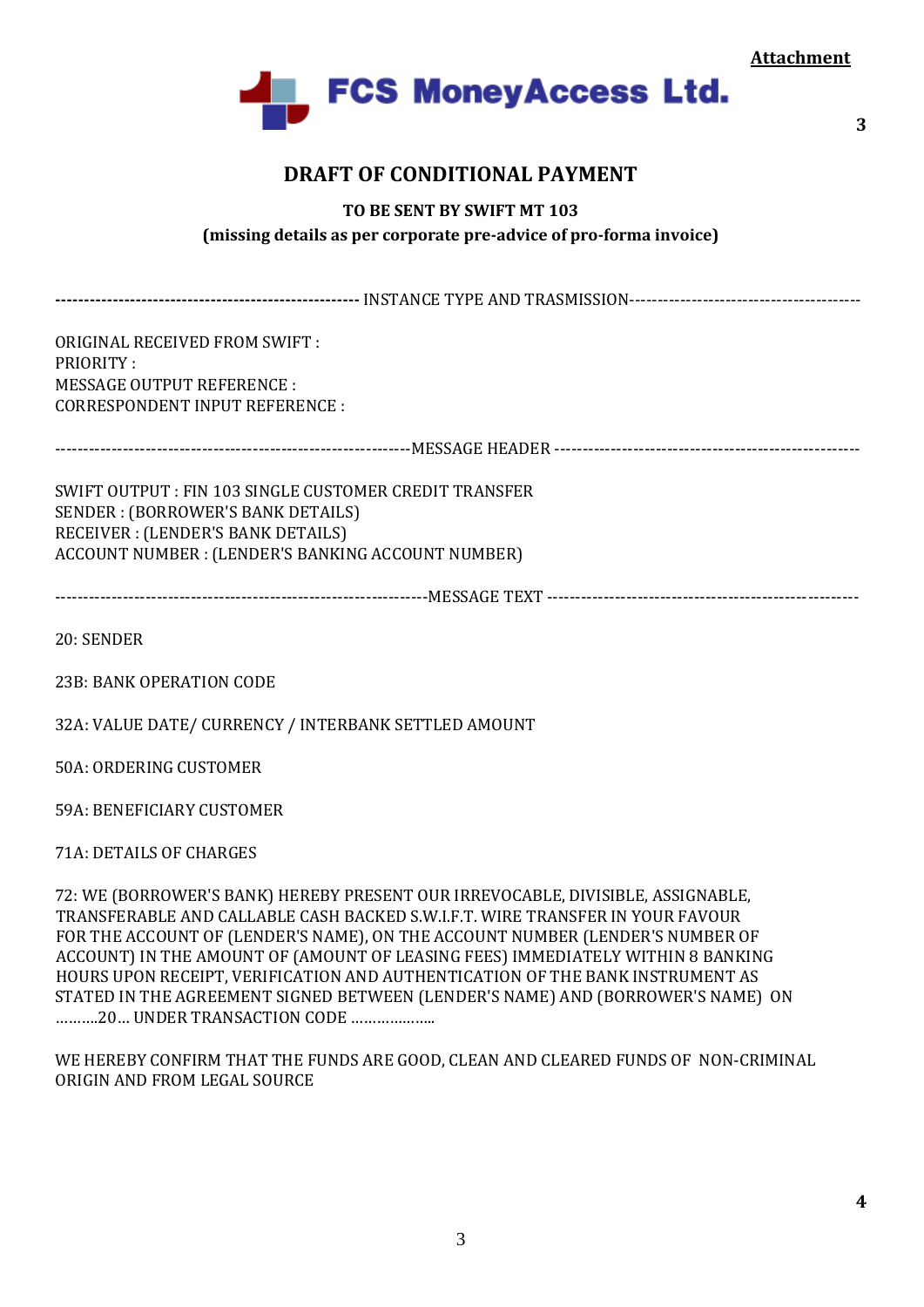

## **DRAFT OF CONDITIONAL DOCUMENTARY CREDIT**

**TO BE SENT BY SWIFT MT 700**  (missing details as per corporate pre-advice of pro-forma *invoice*)

| <b>SENDER:</b><br><b>BANK NAME:</b><br>ADDRESS:<br><b>SWIFT CODE:</b><br>ACC. NUMBER:<br>ACC. HOLDER:<br>MT RECEIVER BANK                                                                                              |                                                                                                                                                                 |
|------------------------------------------------------------------------------------------------------------------------------------------------------------------------------------------------------------------------|-----------------------------------------------------------------------------------------------------------------------------------------------------------------|
| <b>27: SEQUENCE OF TOTAL</b><br><b>40A: TYPE OF DOCUMENTARY CREDIT</b><br><b>20: DOCUMENTARY CREDIT NUMBER</b><br><b>31C: DATE OF ISSUE</b><br>31 D: DATE AND PLACE OF EXPIRY<br>51 A: APPLICANT BANK<br>50: APPLICANT | <b>IRREVOCABLE</b><br>.<br>(BANK BRANCH)<br>(DATE 60 DAYS AFTER THE ISSUING DATE)                                                                               |
| 59: BENEFICIARY                                                                                                                                                                                                        |                                                                                                                                                                 |
| 32B: CURRENCY CODE/AMOUNT<br>39B: MAXIMUM CREDIT AMOUNT<br>45A: DESCRIPTION OF GOODS AND SERVICE                                                                                                                       | INVOICE DATED  FOR LENDING/ BORROWING<br>SECURITIES, TRANSACTION CODE                                                                                           |
| <b>46A: DOCUMENT REQUIRED</b>                                                                                                                                                                                          | BANK INSTRUMENTS ISSUED BY  - ISIN CODE                                                                                                                         |
| 47A: ADDITIONAL CONDITIONS                                                                                                                                                                                             | (NO MENTION OF THE FACE VALUE)<br>THE PAYMENT WILL BE FREE AVAILABLE<br>UPON RECEIPT, AUTHENTICATION AND VERIFICATION<br>OF THE ABOVE MENTIONED BANK INSTRUMENT |
| 49: CONFIRMATION                                                                                                                                                                                                       | <b>CONFIRM</b>                                                                                                                                                  |

72: SENDER TO RECEIVER INFORMATIONS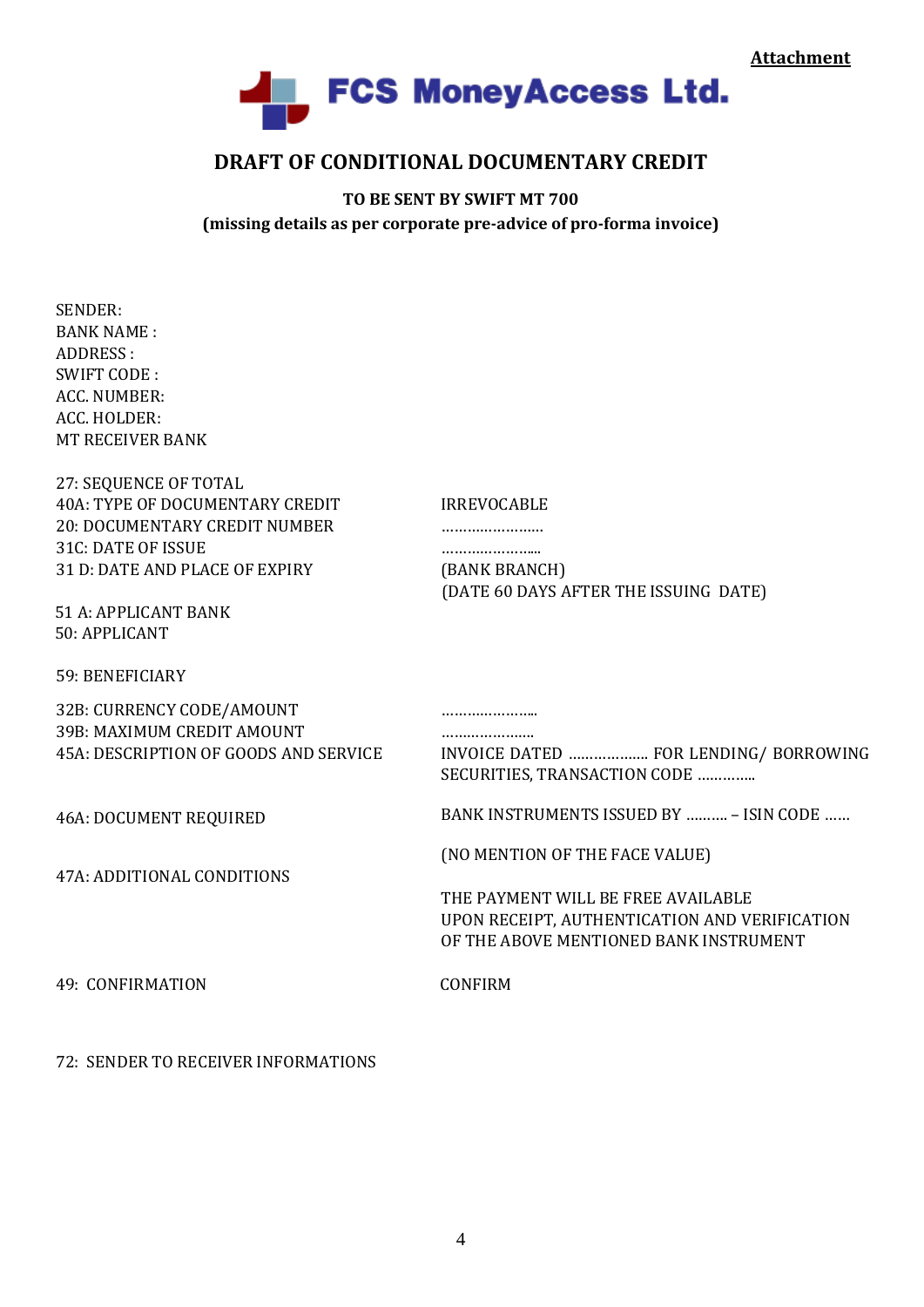

**Attachment 5/1 (for BOND / MTN)**

## **DRAFT OF SWIFT MT 760 ( ICC 500/600 URDG 758) (for assignment of BOND and MTN)**

| DESTINATION:                          |          |
|---------------------------------------|----------|
| <b>Bank Name:</b>                     |          |
|                                       | Address: |
| <b>Bank Officer Telephone:</b>        |          |
|                                       | Fax:     |
| Account No.                           |          |
| <b>Account Name:</b>                  |          |
|                                       | Swift:   |
| -Normal-<br>------------------------- |          |

20: Transaction Reference Number: 21: Reference Original 79: Explanation

CURRENCY: BANK INSTRUMENT NUMBER: AMOUNT: DATE OF ISSUE: MATURITY DATE: BENEFICIARY:

77C: NARRATIVE: TEXT OF THE INSTRUMENT

FOR THE VALUE RECEIVED, WE THE UNDERSIGNED \_\_\_\_\_\_\_\_\_\_\_\_\_\_\_\_\_\_\_\_HEREBY IRREVOCABLY AND UNCONDITIONALLY, WITHOUT PROTEST OR NOTIFICATION, PROMISE TO PAY AGAINST THIS BANK INSTRUMENT NO………….TO THE ORDER OF THE BENEFICIARY THEREOF, AT DATE OF MATURITY, THE SUM OF ................. (\_\_\_\_\_\_\_\_\_\_\_\_\_\_\_\_\_\_\_\_\_\_\_\_\_\_\_) IN LAWFUL CURRENCY OF .................. UPON PRESENTATION AND SURRENDER OF THE GUARANTEE AT THE OFFICE OR ANY OFFICES OF \_\_\_\_\_\_\_\_\_\_\_\_\_\_\_\_\_\_\_\_\_\_\_\_\_\_\_\_\_\_\_\_\_, UPON PRESENTATION AT MATURITY. SUCH PAYMENT SHALL BE MADE WITHOUT SET‐OFF FREE AND CLEAR OF ANY DEDUCTION, CHARGES, FEES, OR WITHHOLDING OF ANY NATURE, NOW OR HEREAFTER IMPOSED, LEVIED, COLLECTED, WITHHELD OR ASSESSED

BY THE GOVERNMENT OF THE ISSUING BANK OR ANY POLITICAL SUBDIVISION OF AUTHORITY THEREOF OR THEREIN.

THIS GUARANTEE IS CASH BACKED, NEGOTIABLE, ASSIGNABLE AND TRANSFERABLE WITHOUT PRESENTATION OF IT TO US AND WITHOUT THE PAYMENT OF ANY TRANSFER OR ASSIGNMENT FEES.

THIS GUARANTEE IS GOVERNED BY AND IS CONSTRUED IN ACCORDANCE WITH THE LAWS OF THE COUNTRY OF THIS ISSUING BANK AND ISSUED IN ACCORDANCE WITH THE RULES, REGULATIONS AND PRACTICE FOR BANK GUARANTEES AS SET FORTH BY THE INTERNATIONAL CHAMBER OF COMMERCE, PARIS, FRANCE, LATEST REVISION OF PUBLICATION 500/600 URDG 758.

FOR AND BEHALF OF \_\_\_\_\_\_\_\_\_\_\_\_\_\_\_\_\_\_\_\_\_\_\_\_\_\_\_\_\_\_\_\_\_

AUTHORIZED SIGNATORY (BANK OFFICER #1)

AUTHORIZED SIGNATORY (BANK OFFICER #2)

THIS ….. DAY OF …….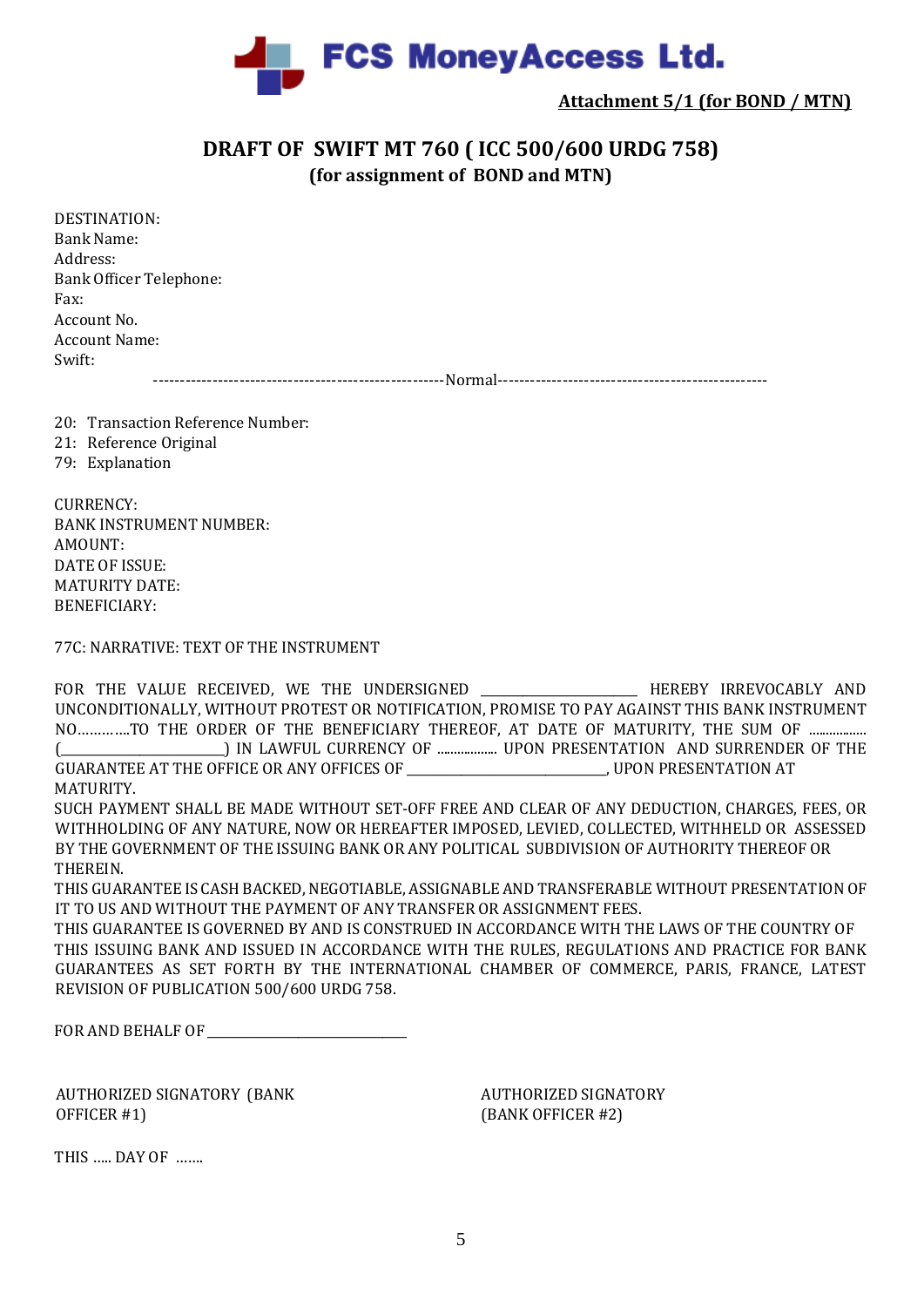

**Attachment 5/2 (for BG)**

**DRAFT OF SWIFT MT 760 (ICC 500/600 URDG 758) (for assignment of BANK GUARANTEE)** 

Date : Name of issuing Bank : Issuing Bank address : Bank SWIFT Code : Bank Officer :

Name of Receiving Bank : Bank SWIFT Code : Attention Bank Officer :

Bank Guarantee Number : Beneficiary : Address : Currency : Amount : Issuing Date : Maturity Date : one year + one day (from issuing date)

77C: NARRATIVE: WE HEREBY OPEN OUR BANK GUARANTEE No XXXXXX AS FOLLOWS:

FOR THE VALUE RECEIVED, WE, THE UNDERSIGNED, …………BANK, ………………, HEREBY ISSUE OUR IRREVOCABLE, UNCONDITIONAL, TRANSFERABLE, DIVISIBLE, AND WITHOUT PROTEST OR NOTIFICATION, PROMISE TO PAY AGAINST THIS BANK GUARANTEE NR…………TO THE ORDER OF ………..(BENEFICIARY), THE BEARER OR HOLDER THEREOF, AT MATURITY, THE SUM OF EURO …………… (EURO ………MILLION ONLY) IN THE LAWFUL CURRENCY OF THE EUROPEAN UNION, UPON PRESENTATION AND SURRENDER OF THIS BANK GUARANTEE AT ANY OF THE COUNTERS OF OUR OFFICES AT…………

SUCH PAYMENT SHALL BE MADE WITHOUT SET‐OFF AND FREE AND CLEAR OF ANY DEDUCTIONS, CHARGES, FEES, OR WITHHOLDING OF ANY NATURE PRESENTLY OR IN THE FUTURE IMPOSED, LEVIED, COLLECTED, WITHHELD OR ASSESSED.

THIS BANK GUARANTEE IS CASH BACKED, DIVISIBLE, ASSIGNABLE AND TRANSFERABLE WITHOUT PRESENTATION OF IT TO US AND MAY BE RELIED UPON FOR THE PURPOSES OF OBTAINING CREDIT LINES OR LOANS.

THIS BANK GUARANTEE SHALL BE GOVERNED BY AND SHALL BE CONSTRUED IN ACCORDANCE WITH THE LAWS OF (COUNTRY OF ISSUE). THIS BANK GUARANTEE IS AN OPERATIVE INSTRUMENT.

THIS BANK GUARANTEE IS GOVERNED BY THE UNIFORM RULES FOR DEMAND GUARANTEES AS SET FORTH BY THE INTERNATIONAL CHAMBER OF COMMERCE LATEST REVISION OF PUBLICATION 500/600 URDG 758.

YOUR DEMAND FOR PAYMENT SHOULD REACH US NOT BEFORE...................... BUT NOT LATER THAN ......................... AFTER WHICH DATE, THIS BANK GUARANTEE EXPIRES IN FULL AND SHOULD BE CONSIDERED NULL AND VOID.

FOR AND ON BEHALF OF (NAME OF THE ISSUING BANK)

AUTHORIZED OFFICER AUTHORIZED OFFICER

(NAME, TITLE, PIN CODE) (NAME, TITLE, PIN CODE)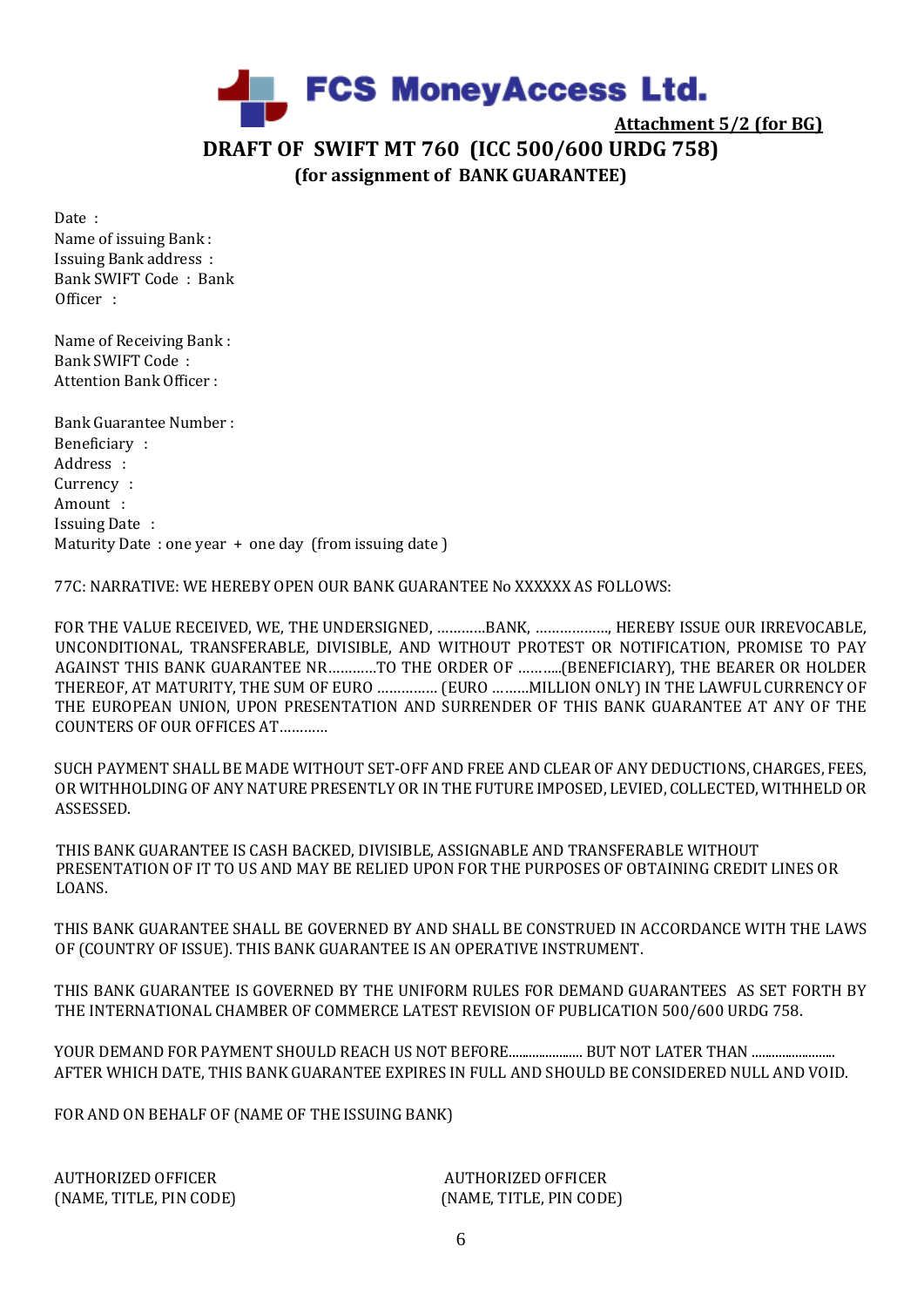

**Attachment 5/3 (for SBLC)**

## **DRAFT OF SWIFT MT 760 (ICC 500/600 URDG 758) (for assignment of STAND-BY LETTER OF CREDIT)**

Date : Name of issuing Bank : Issuing Bank address : Bank SWIFT Code : Bank Officer :

Name of Receiving Bank : Bank SWIFT Code : Attention Bank Officer : Mr. Standby Letter of Credit : Beneficiary : Address : Currency : Amount : Issuing Date : Maturity Date : one year + one day (from issuing date)

77C: NARRATIVE: WE HEREBY OPEN OUR STAND BY LETTER OF CREDIT No XX AS FOLLOWS:

AT THE REQUEST OF OUR CUSTOMER "……………" WE HEREBY ESTABLISH IN YOUR FAVOUR OUR CASH BACKED IRREVOCABLE STANDBY, TRANSFERRABLE AND DIVISIBLE LETTER OF CREDIT FOR MAXIMUM…… MILLION (\$0,000,000) DOLLARS, TO GUARANTEE PAYMENT OF THE SUMS DUE TO YOU BY …………………………. THE FACILITIES COVERED BY THIS INDEMNITY ARE AS FOLLOWS:

TYPE: STANDBY LETTER OF CREDIT AMOUNT: \$...0,000,000 USD MAXIMUM

WE HEREBY IRREVOCABLY UNDERTAKE AND AGREE TO PAY YOU ON RECEIPT OF YOUR CLAIM BY WAY OF EITHER A TESTED TELEX OR AUTHENTICATED SWIFT, WITHOUT ANY FURTHER PROOF OR CONDITION.

THIS STANDBY LETTER OF CREDIT WILL EXPIRE ON THE ABOVE MENTIONED EXPIRY DATE AT OUR COUNTERS, AFTER WHICH DATE OUR LIABILITY TO YOU UNDER THIS LETTER OF CREDIT WILL CEASE AND WILL BE OF NO FURTHER EFFECT WHETHER THIS INSTRUMENT IS RETURNED TO US OR NOT.

WE HEREBY ENGAGE YOU THAT CLAIMS RECEIVED IN CONFORMITY WITH THE TERMS OF THIS CREDIT WILL BE DULY HONOURED AND THE DRAWING AMOUNT ACCOMPANIED BY APPLICANTS CONFIRMATION OF DEFAULT SENT TO US, BY WAY OF AUTHENTICATED SWIFT THROUGH ADVISING BANK.

THIS STANDBY LETTER OF CREDIT IS SUBJECT TO THE UNIFORM CUSTOMS AND PRACTICES FOR DOCUMENTARY CREDITS, INTERNATIONAL CHAMBER OF COMMERCE LATEST REVISION OF PUBLICATION 500/600 URDG 758 AND ENGAGES US IN ACCORDANCE WITH THE TERMS THEREOF.

THIS STANDBY LETTER OF CREDIT SHALL BE GOVERNED BY AND SHALL BE CONSTRUED IN ACCORDANCE WITH THE LAWS OF (COUNTRY OF ISSUE). THIS STANDBY LETTER OF CREDIT IS AN OPERATIVE INSTRUMENT.

FOR AND ON BEHALF OF (NAME OF THE ISSUING BANK)

AUTHORIZED OFFICER AUTHORIZED OFFICER

(NAME, TITLE, PIN CODE) (NAME, TITLE, PIN CODE)